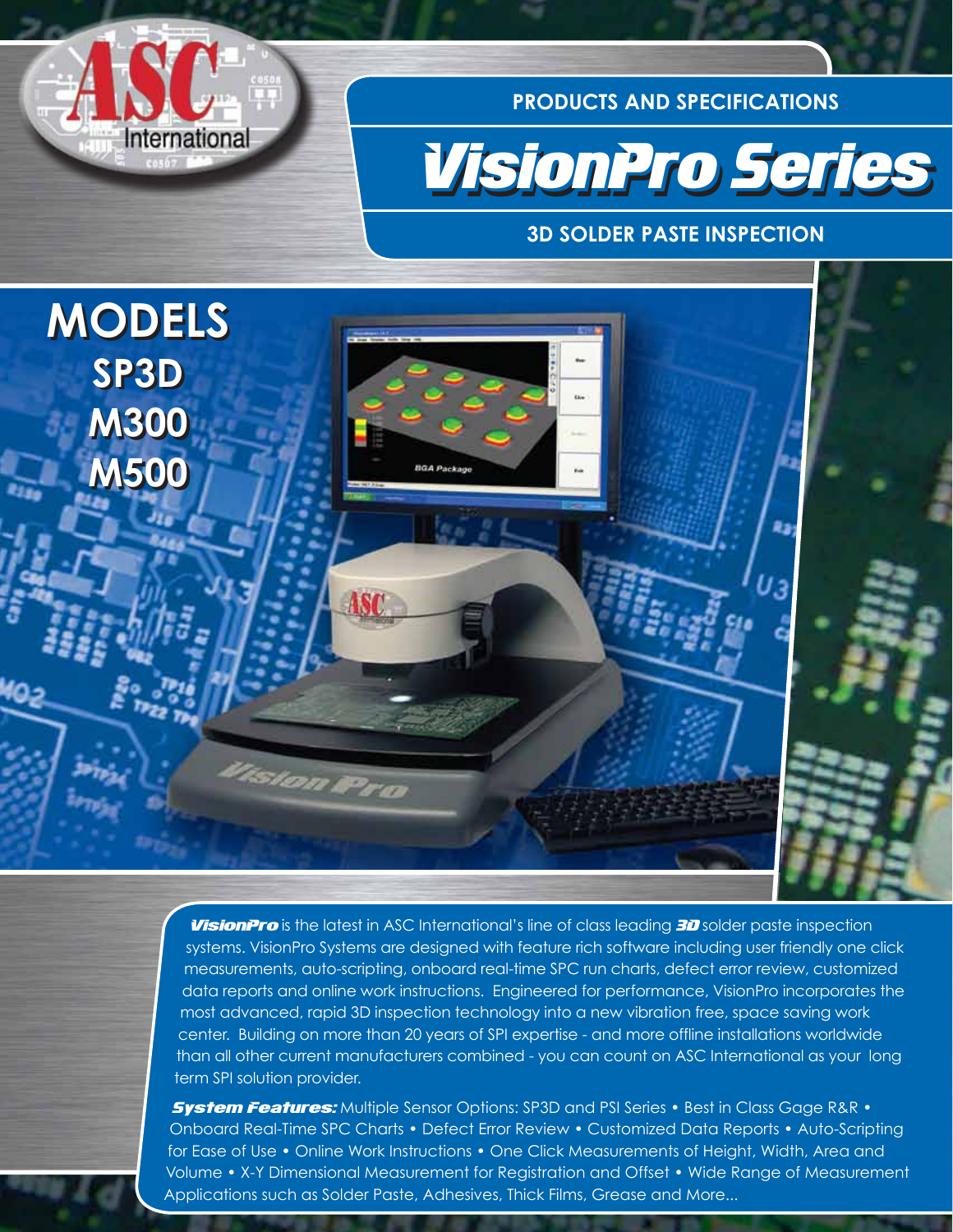

The *VisionPro SP3D* combines laser measurement accu-The *VisionPro SP3D* combines laser measurement accuracy with Automatic Data Collection (ADC) for real-time racy with Automatic Data Collection (ADC) for real-time control of SMT stencil printing process. With its Windows® control of SMT stencil printing process. With its Windows® OS and service free USB interface, the *SP3D* is easy to OS and service free USB interface, the *SP3D* is easy to learn and operate, making it the most cost effective SPI learn and operate, making it the most cost effective SPI solution for the SMT manufacturer concerned with improv-solution for the SMT manufacturer concerned with improving printing quality and production yields. ing printing quality and production yields.

#### **System Features: System Features:**

- Intuitive Easy to Learn User Interface Intuitive Easy to Learn User Interface
- Accurate and Repeatable Measurements of Height, Accurate and Repeatable Measurements of Height, Width, Area and Volume Width, Area and Volume
- Excellent 3D Graphics for Qualitative Analysis Excellent 3D Graphics for Qualitative Analysis
- Fully Integrated Real Time SPC Run Charts and Histograms Fully Integrated Real Time SPC Run Charts and Histograms
- Customized Data Reports with Data Tag Traceability Customized Data Reports with Data Tag Traceability
- 4 Unique and Flexible Operating Modes 4 Unique and Flexible Operating Modes
- Simple USB Interface for Service Free Maintenance Simple USB Interface for Service Free Maintenance

#### **System Includes: System Includes:**

- Windows<sup>®</sup> OS  $\mathcal{S}$
- Dell 2.5+ GHz CPU with 20"+ LCD Monitor CPU with 20"+ LCD Monitor
- High Resolution Color CMOS Camera and Class II Laser High Resolution Color CMOS Camera and Class II Laser
- Large Anti-Static Work Surface Large Anti-Static Work Surface
- Hardware / Software Reference Manuals Hardware / Software Reference Manuals
- 12 Month Warranty with Free Online Technical / 12 Month Warranty with Free Online Technical / Training Sessions Training Sessions

### **Options:**

- Manual X-Y Stage with Board Fixture Manual X-Y Stage with Board Fixture
- NIST Calibration Tool NIST Calibration Tool
- Laser Scanning Module 3D Profiles Laser Scanning Module 3D Profiles
- Large FOV Sensor Large FOV Sensor
- Extended Warranty Extended Warranty



### **Automated Measurements Automated Measurements**

To obtain automated measurements on the *SP3D*, To obtain automated measurements on the *SP3D*, position the circuit board under the system's laser-based position the circuit board under the system's laser-based vision sensor to the desired location. Simply click the vision sensor to the desired location. Simply click the large green run button to automatically calculate the large green run button to automatically calculate the solder paste height, width, area and volume. solder paste height, width, area and volume. Automated measurements reduce the errors associated Automated measurements reduce the errors associated with operator to operator variations. with operator to operator variations.

### **Onboard SPC Features Onboard SPC Features**



### **Customized Data Reports Customized Data Reports**

The onboard SPC interface is a powerful tool that helps printing process. Data collected is instantly charted by t printing performance are managed by the following inf

- User Defined LSL, Target and USL User Defined LSL, Target and USL
- X-bar / R and Histogram Charting X-bar / R and Histogram Charting
- Min / Max / Median Values Min / Max / Median Values
- Cp / Cpk / Cr and Lower Z Values Cp / Cpk / Cr and Lower Z Values



### **3D Scanning Laser 3D Scanning Laser**

The *SP3D's* optional laser scanning feature provides 3D The *SP3D's* optional laser scanning feature provides 3D profiling capabilities along with added accuracy and profiling capabilities along with added accuracy and repeatability due to increased data acquisition. This repeatability due to increased data acquisition. This feature also provides a second layer of analysis to feature also provides a second layer of analysis to establish proper corrective actions based upon establish proper corrective actions based upon qualitative defect attributes. qualitative defect attributes.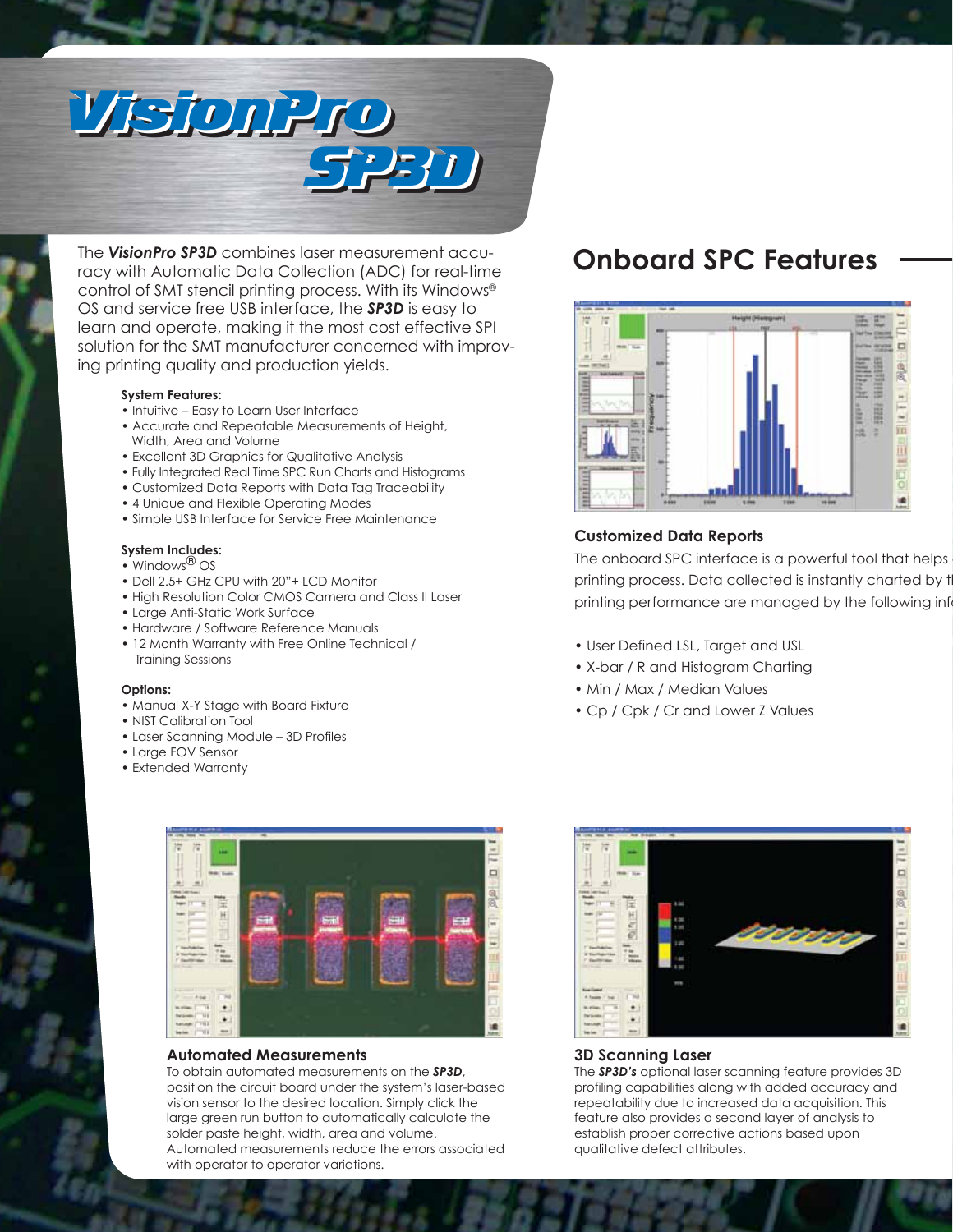

# 00111023333333333311133333413333333311110 **MARINEZA SERVICERTE ET ALGUMENTE EXECUTER NEESSARPORTEERINGESTAGGESSPREERING** 1855583888888888888888888888888888888 **System Features:**

operators control the critical parameters of the stencil the integrated SPC software. Calculations crucial to the formation:



### **3D Color Profile Analysis 3D Color Profile Analysis**

The *M300 and M500* allow operators to obtain 3D color The *M300 and M500* allow operators to obtain 3D color profiles for fast and accurate paste analysis. Operators profiles for fast and accurate paste analysis. Operators may use these profiles to help them determine what may use these profiles to help them determine what corrections are needed in their solder paste printing corrections are needed in their solder paste printing process, thereby reducing both down time and the high process, thereby reducing both down time and the high cost of rework.

### The **VisionPro M300 and M500** employ sophisticated,

3-dimensional technology combined with an intuitive Windows® 3-dimensional technology combined with an intuitive Windows® OS interface, and packaged in rugged, bench-top hardware OS interface, and packaged in rugged, bench-top hardware designed for the electronics production floor. With only a few **minutes of training, an operator can perform accurate 3D**  $\frac{2}{\pi}$   $\frac{2}{\pi}$  measurements of solder paste pads, BGA's and many other PCB **Features.** The completely automatic measurement process  $E = \frac{1}{2}$  eliminates operator errors and offers excellent measurement repeatability. This makes the *M300/M500* powerful yet cost repeatability. This makes the *M300/M500* powerful yet cost  $\frac{E}{\epsilon}$   $\frac{E}{\epsilon}$  efficient tools for the electronics manufacturer concerned with  $\frac{1}{2}$  improving production yields.

### **System Features:**

- $\frac{1}{2}$   $\frac{1}{2}$  Intuitive Easy to Learn User Interface
- The Most Advanced True 3D Sensor Technology The Most Advanced True 3D Sensor Technology
- Best in Class Gage R & R (ANOVA Study) Best in Class Gage R & R (ANOVA Study)
- Measures 7 Distinct Characterstics Including Height and Volume Measures 7 Distinct Characterstics Including Height and Volume
- Excellent 3D Graphics for Qualitative Analysis Excellent 3D Graphics for Qualitative Analysis
- Fully Integrated Real Time SPC Run Charts and Histograms Fully Integrated Real Time SPC Run Charts and Histograms
- Customized Data Reports with Data Tag Traceability Customized Data Reports with Data Tag Traceability
- 4 Unique and Flexible Operating Modes 4 Unique and Flexible Operating Modes
- Simple USB Interface for Service Free Maintenance Simple USB Interface for Service Free Maintenance

### **System Includes: System Includes:** • Windows® OS

- Windows<sup>®</sup> OS
- Dell 2.5+ GHz CPU with 20"+ LCD Monitor Dell 2.5+ GHz CPU with 20"+ LCD Monitor
- High Resolution Color CMOS Camera High Resolution Color CMOS Camera
- Large Anti-Static Work Surface Large Anti-Static Work Surface
- Hardware / Software Reference Manuals Hardware / Software Reference Manuals
- 24 Month Warranty with Free Online Technical / Training Sessions 24 Month Warranty with Free Online Technical / Training Sessions

#### **Options:**

- Manual X-Y Stage with Board Fixture Manual X-Y Stage with Board Fixture
- NIST Calibration Tool NIST Calibration Tool
- Extended Warranty Extended Warranty



### **Automated Measurements Automated Measurements**

To obtain measurements on the *M300 and M500*, To obtain measurements on the *M300 and M500*, position the circuit board under the system's sensor position the circuit board under the system's sensor to the desired location. Use manual, semi -auto-to the desired location. Use manual, semi -automatic or full automatic mode to measure any of matic or full automatic mode to measure any of seven solder paste characteristics. seven solder paste characteristics.



## www.ascinternational.com www.ascinternational.com